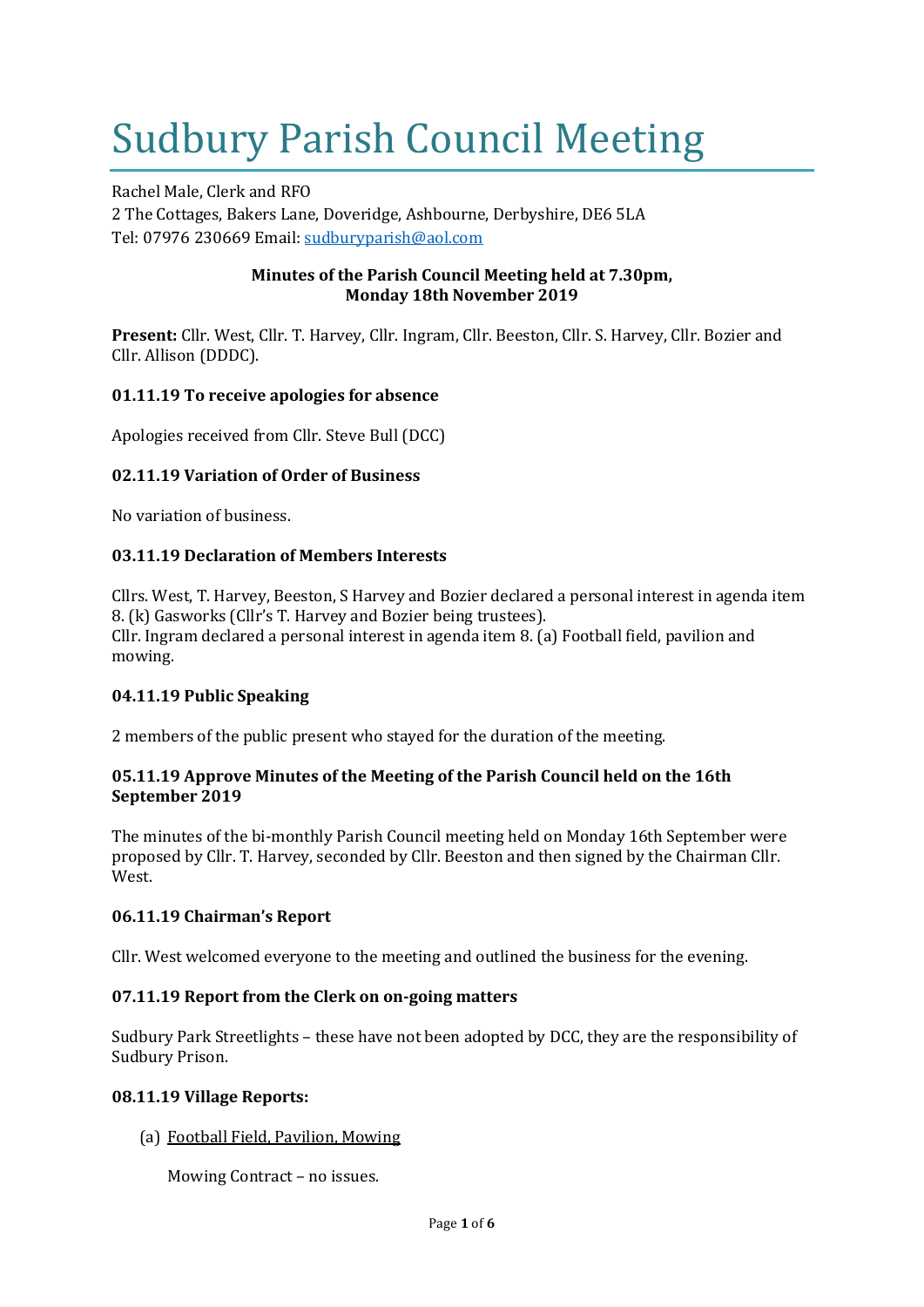Mower Insurance – quote received from NFU with road use £221.48. It was RESOLVED that we would go ahead with this cover. This was proposed by Cllr. Bozier and seconded by Cllr. S. Harvey.

#### (b) Bus Stops and Bus Route

The panel has now been replaced at the Main Road bus shelter. Insurance company has paid out £92.00. Now awaiting the invoice from Shelter Maintenance Ltd.

#### (c) Website

No issues to report.

#### (d) Highways Report

**Village Speed Limit** – the Clerk has received a reply from Mark Sloan further to our numerous emails to him regarding speeds through the village and stated the following:

It is important to note that all successful speed limits are considered to be those respected by considerate motorists which require little enforcement to achieve a high level of compliance. Such speed limits reflect the routes roadside environment. As such, successful 30mph limits are usually those applied to heavily developed urban environments and 40mph speed limits to semi-rural environments, in such environments motorists understand the need to moderate their speed and thus a higher level of compliance is attained.

It should be noted that, speed limits are not set to reflect individual hazards either, warning signs are instead erected at prominent locations to indicate there may be unforeseen hazards ahead, and may need to drive with extra care. In this instance as previously agreed the current pedestrian warning signs on Main Road are to be renewed. (this work should be completed in the next few weeks).

A recent analysis of the personal injury collision history at this location indicates that there have been no injury collisions in the last three year period Ending 31/03/2019 (this being the standard test period for assessment). Therefore, I can confirm this area does not have a collision problem.

With the above in mind we do not consider extending the 30mph speed limit further out of Sudbury would appear to be unrealistically low speed have a positive effect on speed compliance in this instance.

From a pedestrian view point, Main Road is straight and those pedestrians wanting to cross the road are able to see oncoming vehicles in the distance and have the necessary time to judge the speed of vehicles before making the decision to cross in a same manner.

Taking into account the reasons outlined above, the authority cannot recommend lowering the speed limit at this time. I am sorry that I cannot offer a more favourable response on this occasion, but trust the information is of use.

With regards to parking at the junction with School Lane. Whilst it is accepted that vehicles are parking up to the junction. It is considered that parked cars help to maintain low traffic speeds. those motorists emerging from side streets on to the main road where parking is present, do so with caution. Please note that our intervention levels for introducing waiting restrictions are;-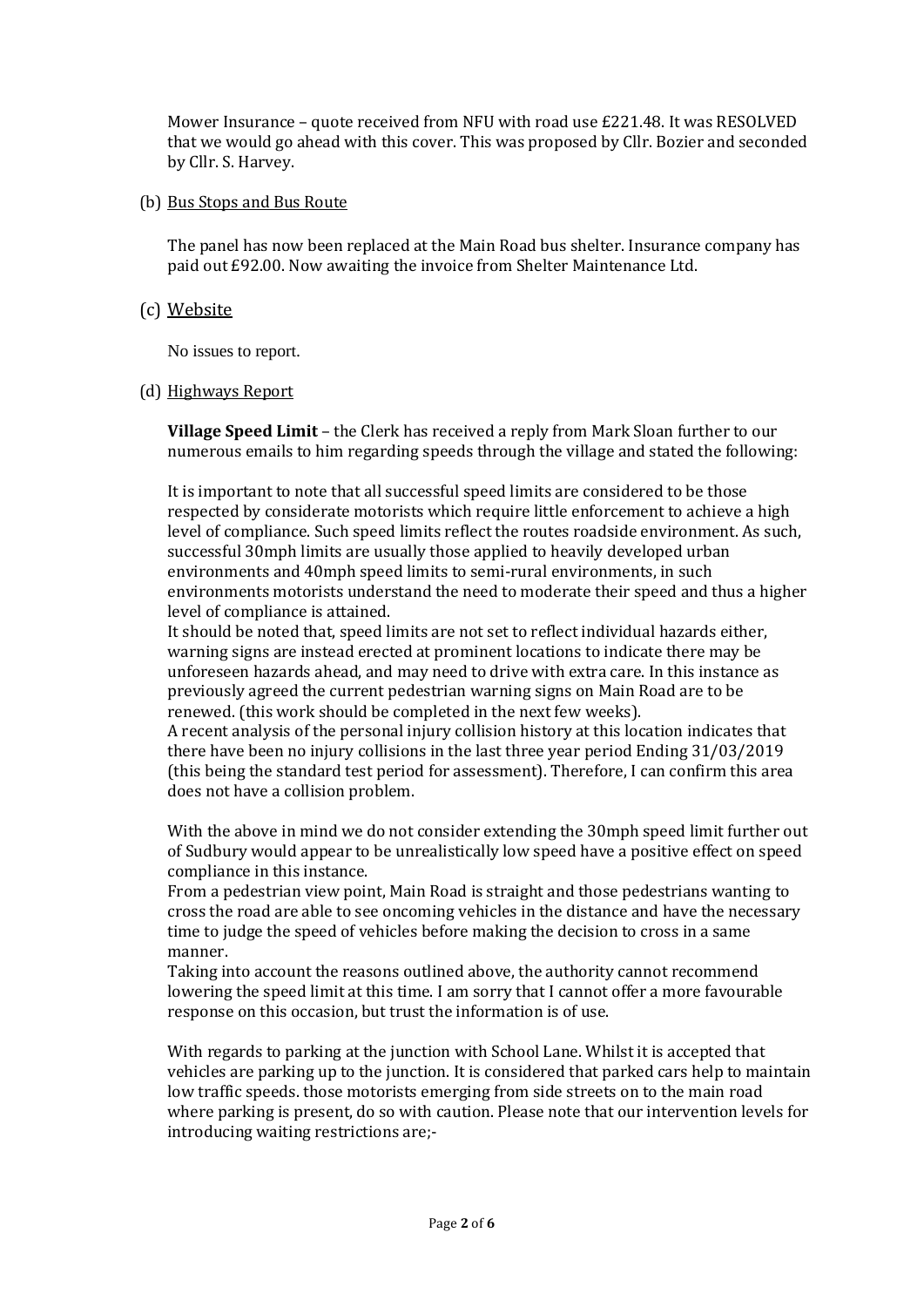1. Where a road safety problem has been identified by injury collision studies and it is clear that an actual reduction in injury collisions would follow from the introduction of a Traffic Regulation Order.

2. Where obstruction of the highway or of visibility at highway junctions occurs on a regular, frequent and extremely severe basis, particularly where public transport and emergency vehicles are affected.

3. Where commerce and industry are seriously inconvenienced by the presence of parked vehicles. For example, delivery vehicles cannot access a business.

4. Where the installation of Traffic Regulation Orders is essential to provide the maximum benefit from a capital investment.

A recent analysis of the personal injury collision history at this location indicates that there have been no injury collisions in the last three-year period ending 31/03/2019. (Standard period for assessment) Therefore, I can confirm this area does not have a severe collision problem, indeed this location as a whole compared with other areas nearby has a very good road safety record and we have no previous knowledge of congestion or interference to commerce.

With the above in mind I regret that it cannot be recommended changes to the highway at the above location but trust the above has helped to clarified the situation for you.

**Hallmark Tractors** – concern has been raised with regards to the exterior lights at the new Hallmark Tractor site, lights are incredibly bright and are on until 11.30pm/midnight. Is there anything that can be done, was there anything in the conditions that were set from Planning. DDDC, Cllr. Allison will investigate this matter with the planners.

(e) Flooding

2 residents have expressed their concern over flooding in Aston Lane. It was RESOVLED the Clerk would visit the area and take photos and forward to Highways to see if a site visit can be arranged.

(f) Public Footpaths and Rights of Way

**Underpass** – lights have now been fixed and graffiti removed by Balfour Beatty.

**Old Road** – had an update from DCC on the 18th October informing us the work would be added to the programme.

**A515 Verges (between 2 roundabouts)** – on the DCC enquiry tracking system saying it has been added to the programme.

**Main Road Pavement (puddles outside Bowls Club)** – reported to DCC again with photos 18/10/19.

A letter from the Estate regards to the condition of all the pavements in Sudbury has been received. It was RESOLVED this would be forwarded to Highways.

Moss on pavements (Main Road) – this has been raised with DCC to see if anything can be done.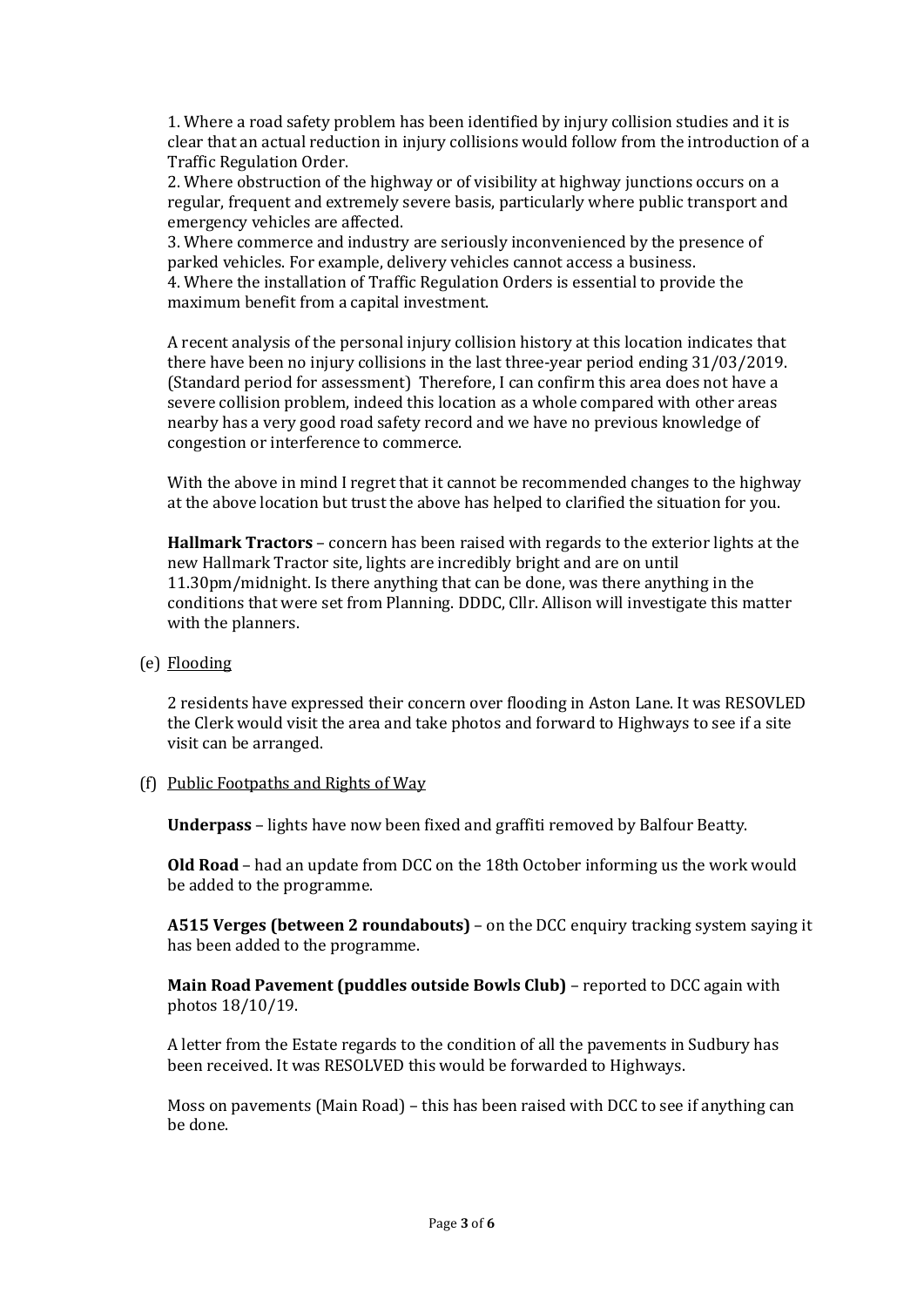#### (g) Sudbury Park

The Clerk is waiting to hear from the Prison with regards to the mowing of the Park and the verges.

(h) Parish Rooms

No issues to report.

(i) National Trust

Parish Church Sign –still awaiting further news on this.

Pavilion and Playing Field Lease – waiting for dates for next meeting.

(j) Sudbury Estate

No issues at present.

(k) Gasworks

Still awaiting news on Funding.

(l) Prison

Parking – still issues with the parking along the stretch approaching the Prison. It was RESOLVED the Clerk would contact highways to see if the concrete blocks which are on the approach road could be moved onto the pavements.

#### **09.11.19 Derbyshire Association of Local Councils Circulars**

Circular 11/2019 - AGM & Excellence Awards - GDPR Additional Guidance - Public Participation - Grievance & Disciplinary New Guidance - Training courses - Quick Tip **EMAILED 03.10.19**

# **10.11.19 Finance**

#### (a) Payments made

| 17.09.19 | SJL Landscapes, field mowing (August)    | £192.00 |
|----------|------------------------------------------|---------|
| 17.09.19 | Sudbury Sketch printing                  | £50.00  |
| 25.09.19 | Sudbury Estate, Gibb Lane Car Park Rent  | £500.00 |
| 25.09.19 | SJL Landscapes, field mowing (July)      | £192.00 |
| 27.09.19 | Rachel Male, Clerk Salary                | £166.78 |
| 03.10.19 | Ink                                      | £12.99  |
| 10.10.19 | Fuel for Sudbury Park & verges mowing    | £47.85  |
| 24.1.19  | SJL Landscapes, field mowing (September) | £192.00 |
| 24.10.19 | RVT, strimmer cable                      | £16.50  |
| 01.11.19 | Rachel Male, Clerk Salary                | £176.55 |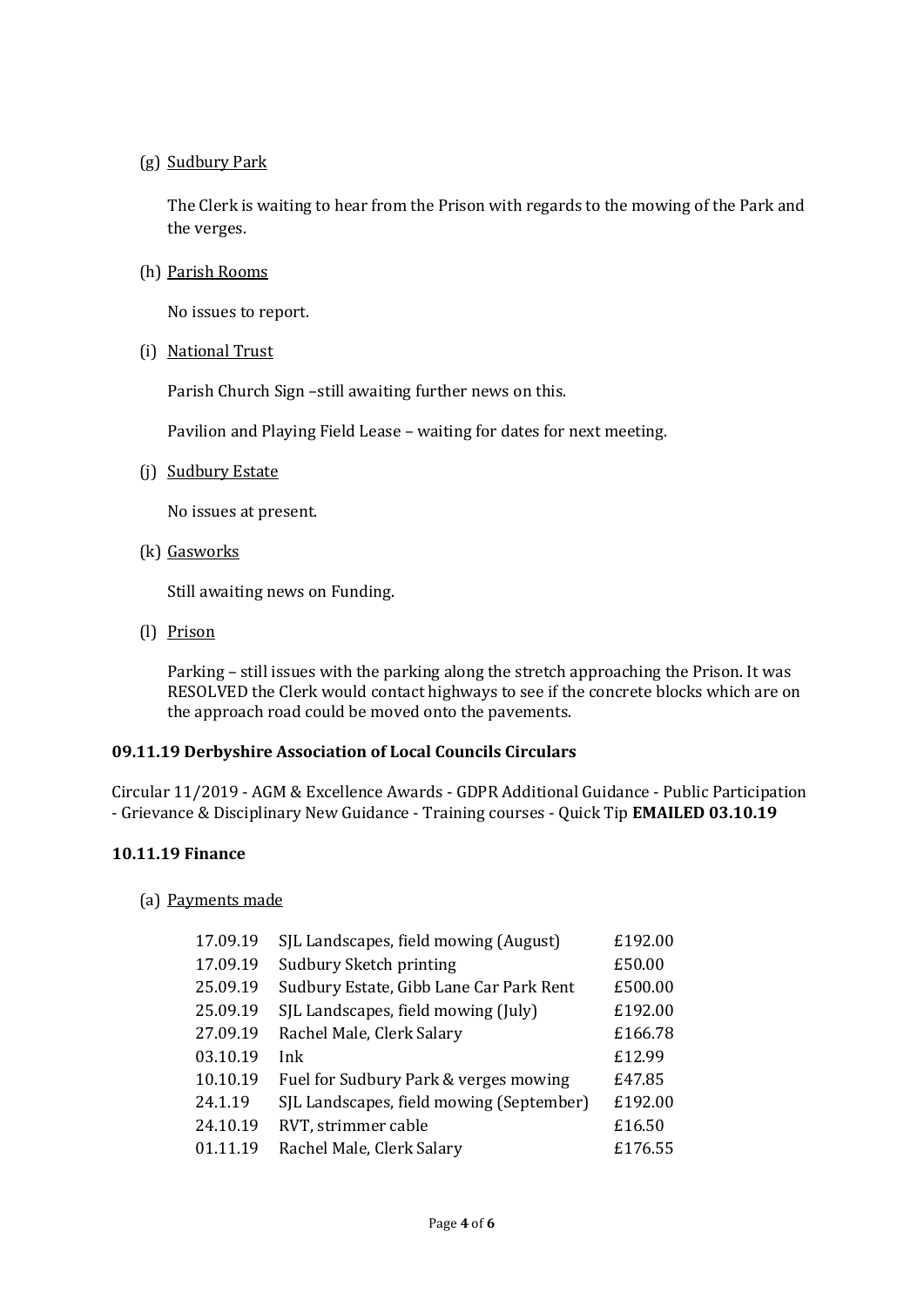The Clerks pay slips for September and October were signed.

These payments were authorised by email with the Chair and Vice chair at the time of the payments being made.

#### (b) Income

17.10.19 AXA Insurance – bus shelter claim £92.00

#### (c) 2019/2020 Budget Appraisal

Cllr. West and Cllr. Harvey signed the bank statement dated between 17/09/2019-18/11/2019. The Clerk handed out the budget appraisal so far for this financial year and this was signed by the Chair and Vice Chair.

#### (d) 2020/2021 Proposed Budget

It was RESOLVED we would discuss this in January's meeting.

# **11.11.19 Financial Regulations, Standing Orders and Asset Register**

No changes required.

# **12.11.19 To consider Planning Applications / Decisions**

**Applications** 

# **17/00329/AMD**

Hallmark Tractors Oak Lane Cubley DE6 5HL Non material amendment – modifications to window and door openings. **Application received - 27/09/2019 NOTED**

# **19/01159/REM – going to Planning Committee 04.12.19**

Land To South Of Hallmark Tractors Site Oak Lane, Sudbury Approval of reserved matters for the erection of 4 no. dwelling houses (hybrid planning permission 17/00329/FUL) **Application Received - 23/10/2019 NOTED with objections, Clerk to send email to** 

# **planning.**

# **19/01178/FUL**

28 Sudbury Park, Sudbury Detached double garage/games rooms and single storey rear extension. **Application received – 30.10.19 NOTED**

# **17/00329/DCOND**

Hallmark Tractors Site, Ashbourne Road, Sudbury. Discharge of condition(s): 28, 31, 33, 34 & 39 of application 17/00329/FUL – Hybrid Application residential development of up to 4 no. dwellings and access (outline) and erection of building for B2/B8 use and associated access (Full)

**Application received – 13.11.19 NOTED**